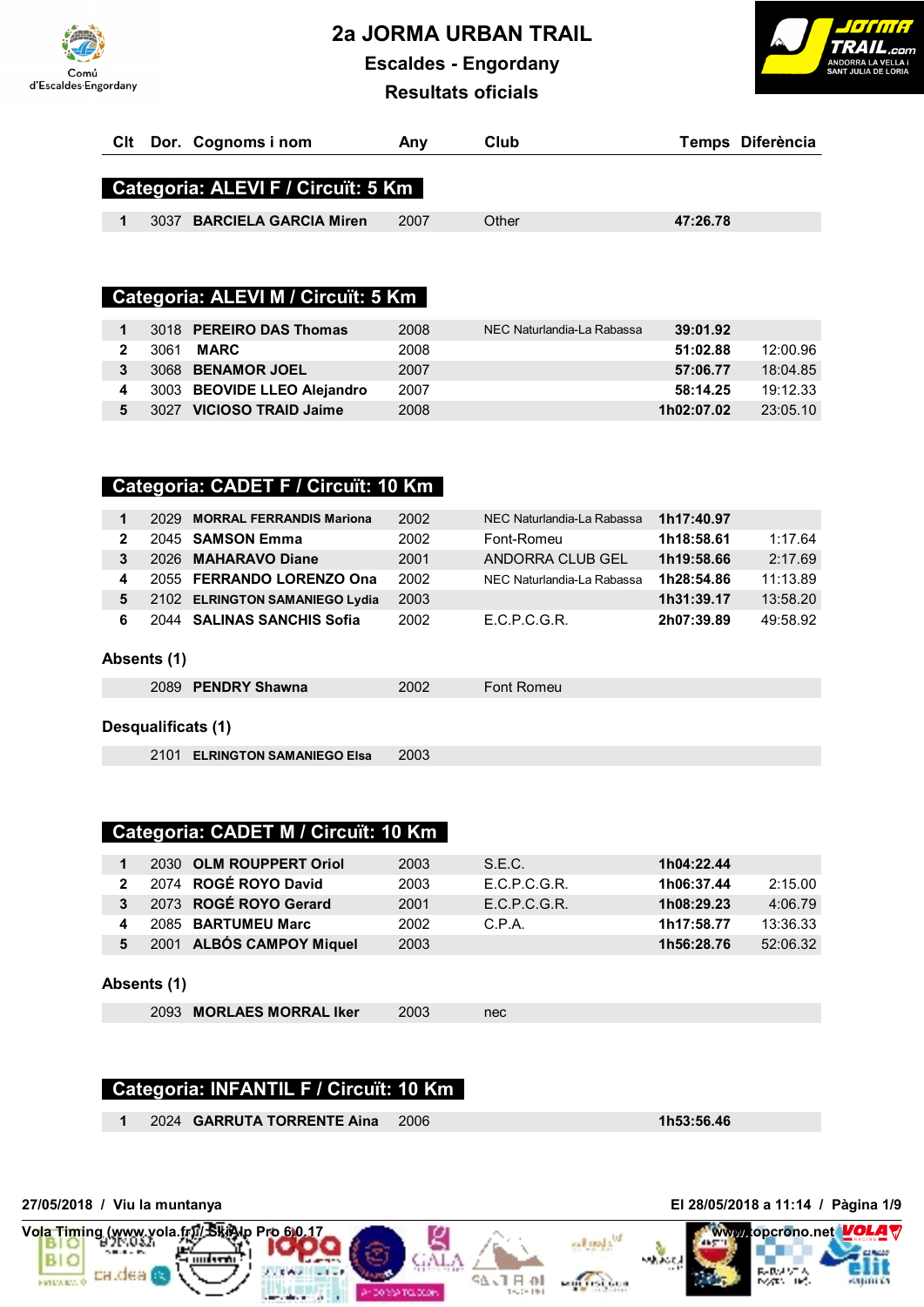



| Clt            |             | Dor. Cognoms i nom                     | Any  | Club     |            | Temps Diferència |
|----------------|-------------|----------------------------------------|------|----------|------------|------------------|
|                |             |                                        |      |          |            |                  |
|                |             | Categoria: INFANTIL M / Circuït: 10 Km |      |          |            |                  |
| 1              | 2007        | <b>BOLTAS PUIGDEMASSA Pere</b>         | 2004 | S.E.C.   | 1h08:50.41 |                  |
| $\mathbf{2}$   | 2107        | <b>PALMITJAVILA DOURDET Max</b>        | 2005 | S.E.C.   | 1h12:53.48 | 4:03.07          |
| 3              | 2088        | <b>MARTINEZ CLAVERIA Salvador</b>      | 2006 | S.E.C.   | 1h16:45.15 | 7:54.74          |
| 4              | 2033        | <b>PINCHON Antonin</b>                 | 2005 |          | 1h17:34.37 | 8:43.96          |
| 5              | 2098        | <b>MESALLES TOMAS Eloi</b>             | 2005 |          | 1h50:43.68 | 41:53.27         |
| 6              | 2020        | <b>FONT ROMAN Maià</b>                 | 2006 | E.C.O.A. | 2h02:37.25 | 53:46.84         |
| $\overline{7}$ |             | 2122 VERJARA ALEIX                     | 2006 |          | 2h13:52.04 | 1h05:01.63       |
|                | Absents (2) |                                        |      |          |            |                  |
|                | 2095        | <b>ORIOL BESOLI Pere</b>               | 2004 | S.E.C.   |            |                  |
|                | 2114        | <b>VERGES BARRIO Joan Josep</b>        | 2005 |          |            |                  |

#### **Categoria: S-JUNIOR M / Circuït: 21 Km**

7 **BARTUMEU Adria** 1999 **2h11:48.78**

#### **Categoria: Absoluta / Sexe: Dona / Circuït: 21 Km**

| $\mathbf{1}$            | 155            | <b>ESPAÑOL BADA Roser</b>            | 1975 | Unio Ex Urgellenca             | 2h19:59.04 |            |
|-------------------------|----------------|--------------------------------------|------|--------------------------------|------------|------------|
| $\overline{\mathbf{2}}$ | 2              | <b>PARRILLA NOVA Imma</b>            | 1977 | club triatlo serradells andorr | 2h25:02.26 | 5:03.22    |
| $\mathbf{3}$            | 174            | <b>ARTAL ESCRIU Anna</b>             | 1985 | <b>CE Sanloria</b>             | 2h32:33.55 | 12:34.51   |
| 4                       | 146            | <b>CUREAU Carol</b>                  | 1970 | S.E.C.                         | 2h44:35.83 | 24:36.79   |
| 5                       | 142            | <b>LARREGOLA Laura</b>               | 1992 |                                | 2h46:40.93 | 26:41.89   |
| 6                       | 107            | <b>MOLINS NIMO Mireja</b>            | 1992 | <b>AEMA</b>                    | 2h47:01.96 | 27:02.92   |
| $\overline{7}$          | 52             | <b>MARES GARCIA Gina</b>             | 1990 |                                | 2h47:56.69 | 27:57.65   |
| 8                       | 123            | <b>RUIZ COBOS Alicia</b>             | 1985 | Club Esportiu Sanloria         | 2h49:24.87 | 29:25.83   |
| $\boldsymbol{9}$        | $6\phantom{1}$ | <b>BARBOSA Fernanda</b>              | 1985 | Amics de l'Atletisme           | 2h50:01.47 | 30:02.43   |
| 10                      | 119            | <b>ALMEIDA ARAUJO Sandra</b>         | 1971 | E.C.O.A.                       | 2h54:07.09 | 34:08.05   |
| 11                      | 73             | <b>ORTIZ TARROIJA Meritxell</b>      | 1985 | No Limits Club                 | 2h55:24.43 | 35:25.39   |
| 12                      | 121            | <b>CARRILLO BARDAJI Sonia</b>        | 1975 | Amics de l'Atletisme           | 2h59:40.47 | 39:41.43   |
| 13                      | 173            | <b>ACHON SOSTRES Anna</b>            | 1971 |                                | 3h00:55.34 | 40:56.30   |
| 14                      | 3              | <b>BELEN VALDES Maria</b>            | 1984 | No Limits Club                 | 3h02:05.94 | 42:06.90   |
| 15                      | 156            | <b>FISZ Paulina</b>                  | 1988 | New Option                     | 3h05:32.12 | 45:33.08   |
| 16                      | 128            | <b>FARRAS GONZALEZ Elisabet 1979</b> |      | Monkey Trainer 22              | 3h06:37.64 | 46:38.60   |
| 17                      | 116            | <b>MUÑOZ SOLANA Montse</b>           | 1969 | C.P.A.                         | 3h08:01.52 | 48:02.48   |
| 18                      | 42             | <b>GRAU SAMPER Maria</b>             | 1992 | Amics de l'Atletisme           | 3h19:24.14 | 59:25.10   |
| 19                      | 178            | FERNANDEZ CACHAFEIRO Maria Isabel    | 1955 | C.P.A.                         | 3h24:22.69 | 1h04:23.65 |
| 20                      | 183            | <b>GABRIEL MARTINEZ Laura</b>        | 1969 | club triatlo serradells        | 3h24:24.06 | 1h04:25.02 |
| 21                      | 136            | <b>CERQUEDA Marta</b>                | 1990 |                                | 3h24:24.41 | 1h04:25.37 |
| 22                      | 86             | <b>PUIGDEMASA BESOLÍ Laura</b>       | 1971 | S.E.C.                         | 3h28:15.80 | 1h08:16.76 |
| 23                      | 85             | <b>PUIGDEMASA BESOLI Eva</b>         | 1976 | No Limits Club                 | 3h28:15.98 | 1h08:16.94 |
| 24                      | 71             | <b>NOGUE SANCHEZ Mireja</b>          | 1985 | Other                          | 3h30:41.77 | 1h10:42.73 |
| 25                      | 24             | <b>DEL RIO Nerea</b>                 | 1993 | Other                          | 3h32:49.25 | 1h12:50.21 |
| 26                      | 48             | <b>LIMA Carla</b>                    | 1991 | Other                          | 3h32:49.69 | 1h12:50.65 |
| 27                      | 189            | <b>VACKOVA Veronica</b>              | 1987 |                                | 3h34:03.25 | 1h14:04.21 |
|                         |                |                                      |      |                                |            |            |

SA JT FL 01



**27/05/2018 / Viu la muntanya El 28/05/2018 a 11:14 / Pàgina 2/9**



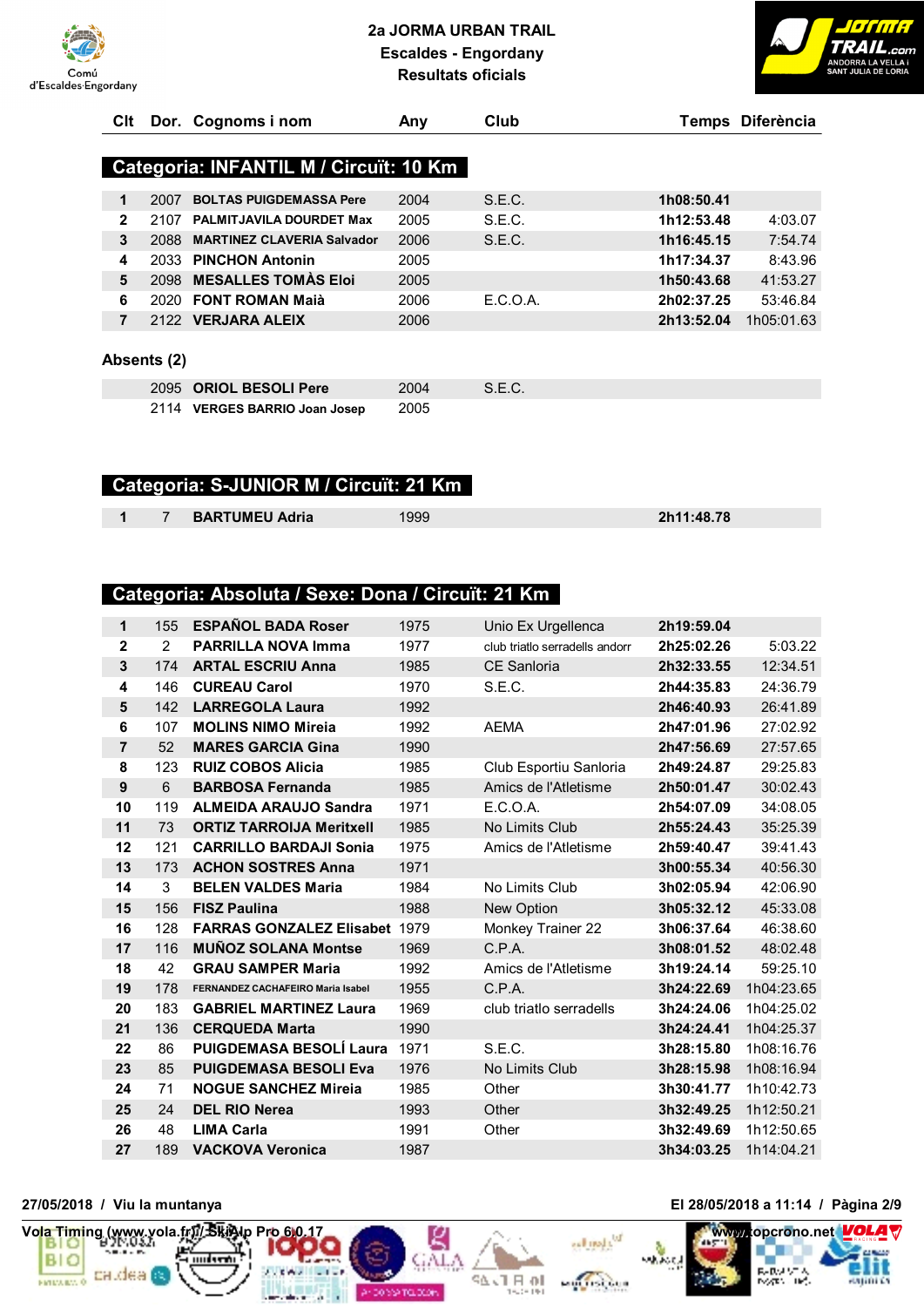



| Clt |     | Dor. Cognoms i nom               | Any  | Club     |            | Temps Diferència |
|-----|-----|----------------------------------|------|----------|------------|------------------|
|     |     |                                  |      |          |            |                  |
| 28  | 87  | <b>PUIGFEL CAMA Meritxell</b>    | 1992 | Docu     | 3h34:16.12 | 1h14:17.08       |
| 29  | 25  | <b>DOLSA FARRÓ Maria</b>         | 1980 | Other    | 3h34:31.47 | 1h14:32.43       |
| 30  | 72  | <b>NOGUE SANCHEZ Cristina</b>    | 1992 | Other    | 3h38:19.11 | 1h18:20.07       |
| 31  | 103 | <b>YUNES Yanina</b>              | 1983 |          | 3h46:28.29 | 1h26:29.25       |
| 32  | 106 | <b>JAMILOUN Hind</b>             | 1976 | No Limit | 4h02:02.16 | 1h42:03.12       |
| 33  | 110 | <b>MARTÍNEZ MORA Sílvia</b>      | 1974 |          | 4h13:38.05 | 1h53:39.01       |
| 34  | 104 | <b>ZAMORA SANCHEZ Vicky</b>      | 1961 | Other    | 4h13:44.16 | 1h53:45.12       |
| 35  | 12  | <b>BLÜCHER ALTONA Ann</b>        | 1962 | C.P.A.   | 4h35:18.70 | 2h15:19.66       |
| 36  | 196 | <b>PINTO Olga</b>                | 1973 |          | 4h36:14.51 | 2h16:15.47       |
| 37  | 41  | <b>GRANDA LABRADOR Patricia</b>  | 1979 |          | 4h38:00.42 | 2h18:01.38       |
| 38  | 83  | <b>PRIETO MAURI Maria Teresa</b> | 1957 | Other    | 4h39:58.82 | 2h19:59.78       |
| 39  | 35  | <b>FOLGADO MARTINEZ Marisa</b>   | 1975 | S.E.C.   | 4h51:17.54 | 2h31:18.50       |

#### **Absents (1)**

**VERGES ARMENGOL Maria Rosa** 1972

# **Categoria: Absoluta / Sexe: Home / Circuït: 21 Km**

| 1                | $\mathbf{1}$   | <b>CASAL MIR Marc</b>                | 1982 | S.E.C.                         | 1h48:42.80 |          |
|------------------|----------------|--------------------------------------|------|--------------------------------|------------|----------|
| $\mathbf 2$      | 18             | <b>CASAL MIR Oscar</b>               | 1979 | S.E.C.                         | 1h48:43.60 | 0.80     |
| $\mathbf{3}$     | 141            | <b>CAMPENY Guillem</b>               | 1993 |                                | 1h50:14.29 | 1:31.49  |
| 4                | 10             | <b>CAPELL Pau</b>                    | 1991 |                                | 1h53:35.85 | 4:53.05  |
| $5\phantom{1}$   | 59             | <b>MENDEZ DURAN David</b>            | 1975 | club triatlo serradells andorr | 1h56:05.79 | 7:22.99  |
| 6                | 179            | <b>RODRIGUES DA COSTA Julio</b>      | 1985 | C.E Sanloria                   | 2h03:31.54 | 14:48.74 |
| $\overline{7}$   | 31             | FERNÁNDEZ DOBARRO Carlos             | 1981 | Amics de l'Atletisme           | 2h03:31.59 | 14:48.79 |
| 8                | 26             | DOMÈNECH ORÓ Josep Isidre            | 1991 | <b>DOCU LLEIDA</b>             | 2h06:47.78 | 18:04.98 |
| $\boldsymbol{9}$ | 182            | <b>CRISTINA RION Xavier</b>          | 1972 | E.C.P.C.G.R.                   | 2h08:38.57 | 19:55.77 |
| 10               | 139            | <b>RIBA PORRAS Pere</b>              | 1980 | <b>INVERSE TEAM TRAILS</b>     | 2h08:54.48 | 20:11.68 |
| 11               | 170            | <b>ROYO Jordi</b>                    | 1976 | Other                          | 2h09:07.13 | 20:24.33 |
| 12               | 56             | <b>MARTINEZ BERGUILLO Jose</b>       | 1982 | Seccio esportiva Bloc Cafe     | 2h09:44.34 | 21:01.54 |
| 13               | 150            | <b>GORROCHATEGUI GURRUCHAGA Iban</b> | 1982 | Sedis club ciclista            | 2h10:32.57 | 21:49.77 |
| 14               | $\overline{7}$ | <b>BARTUMEU Adria</b>                | 1999 |                                | 2h11:48.78 | 23:05.98 |
| 15               | 84             | <b>PUENTE ORIOLA Jonatan</b>         | 1986 | Other                          | 2h12:26.07 | 23:43.27 |
| 16               | 176            | <b>CARBALLO VERAS Benjamin 1981</b>  |      | C.E Sanloria                   | 2h12:32.62 | 23:49.82 |
| 17               | 80             | <b>PIÑOL GARCIA David</b>            | 1990 | Amics de l'Atletisme           | 2h12:38.92 | 23:56.12 |
| 18               | 161            | <b>BERROYA DEL CUETO Gerard</b>      | 1979 | S.E.C.                         | 2h13:45.20 | 25:02.40 |
| 19               | 117            | <b>MENIER POVOA Mario Rui</b>        | 1983 | <b>Bloccafe</b>                | 2h14:49.77 | 26:06.97 |
| 20               | 98             | <b>TALAS LOPEZ Jaume</b>             | 1981 |                                | 2h15:21.88 | 26:39.08 |
| 21               | 120            | <b>MARÍN RODRÍGUEZ Dani</b>          | 1978 | C.E. Sanloria                  | 2h15:41.04 | 26:58.24 |
| 22               | 153            | <b>CORREIA JALES Pedro</b>           | 1977 | Amics de l'Atletisme           | 2h16:11.53 | 27:28.73 |
| 23               | 169            | <b>AGÜERA Oscar</b>                  | 1983 | C.E.SANLORIA                   | 2h19:11.90 | 30:29.10 |
| 24               | 5              | <b>AZZOUZ BOUDADI Jamil</b>          | 1988 | Other                          | 2h19:25.23 | 30:42.43 |
| 25               | 148            | <b>CABANES FRANCO Rossend</b>        | 1969 |                                | 2h20:48.00 | 32:05.20 |
| 26               | 144            | <b>PRIO Xavi</b>                     | 1978 | Amics de l'Atletisme           | 2h22:15.55 | 33:32.75 |
| 27               | 47             | <b>LIMA Antonio</b>                  | 1969 | C.E.SANLORIA                   | 2h24:58.13 | 36:15.33 |
| 28               | 57             | <b>MASEGOSA ZURANO Francesc</b>      | 1972 | C.P.A.                         | 2h25:25.13 | 36:42.33 |
| 29               | 102            | <b>VIVÉ PORCHAS Oriol</b>            | 1979 | S.E.C.                         | 2h25:59.48 | 37:16.68 |
| 30               | 105            | <b>VERGARA Eduard</b>                | 1983 | C.P.A.                         | 2h26:56.22 | 38:13.42 |
| 31               | 66             | <b>MORO JORDAN David</b>             | 1997 | C.E.S.L                        | 2h27:17.29 | 38:34.49 |

Andorsoma.com



#### **27/05/2018 / Viu la muntanya El 28/05/2018 a 11:14 / Pàgina 3/9**



**Voltage Control** equator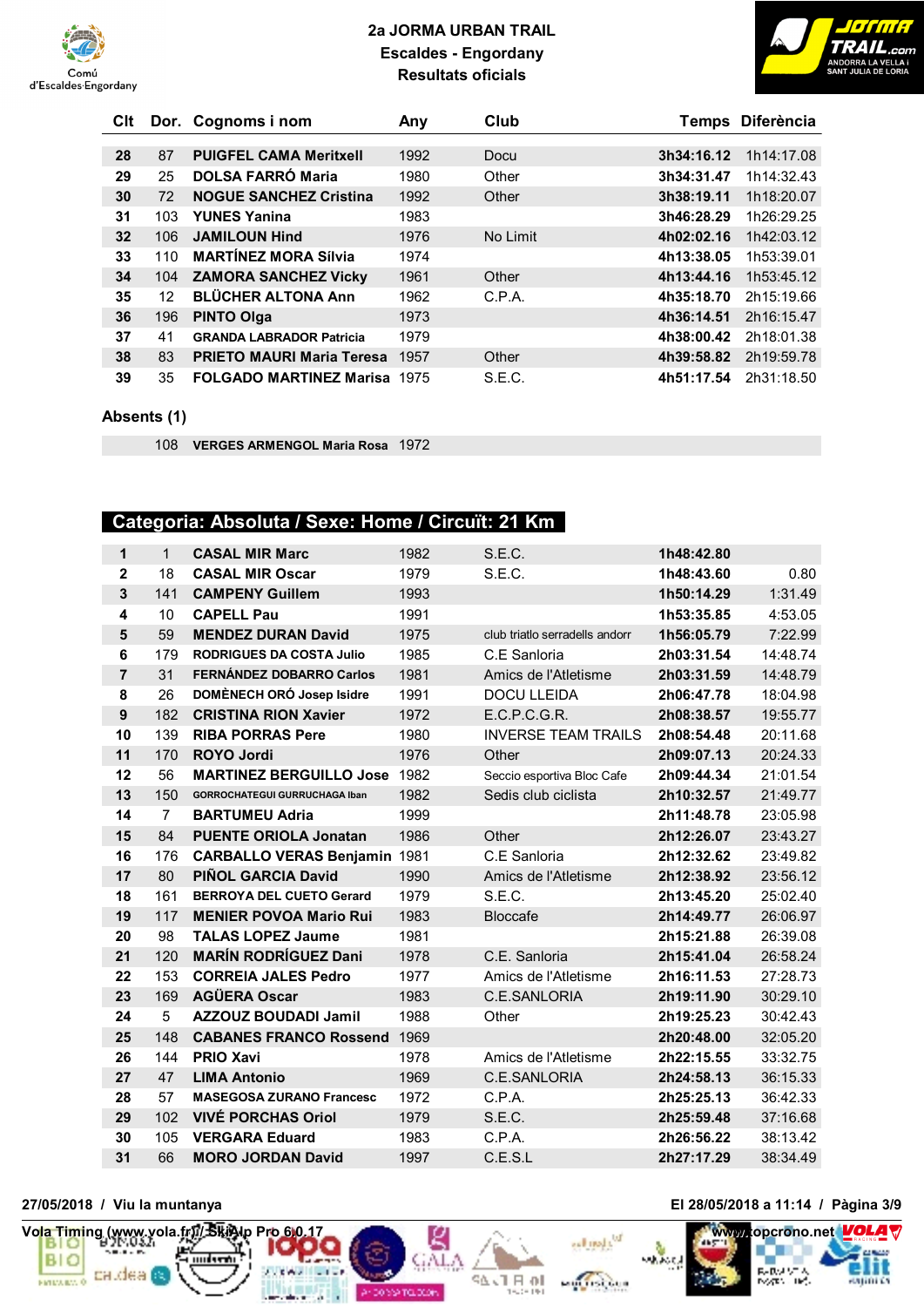



| Clt |     | Dor. Cognoms i nom                  | Any  | Club                     |            | Temps Diferència |
|-----|-----|-------------------------------------|------|--------------------------|------------|------------------|
| 32  | 27  | <b>DOMINGUES ENES Victor</b>        | 1985 | No Limits Club           | 2h27:38.96 | 38:56.16         |
| 33  | 181 | <b>CASASAYAS QUERAL David</b>       | 1986 |                          | 2h27:54.47 | 39:11.67         |
| 34  | 152 | <b>GRAELLS ESQUIUS Josep</b>        | 1964 | <b>CAVA</b>              | 2h28:38.13 | 39:55.33         |
| 35  | 175 | <b>GALLARDO MUÑOZ Marc</b>          | 1988 | F.A.M.                   | 2h28:41.73 | 39:58.93         |
| 36  | 127 | <b>VILA OZIEL Ivan</b>              | 1979 | E.C.O.A.                 | 2h28:47.44 | 40:04.64         |
| 37  | 162 | FÉRRIZ CLAVIJO Jaime                | 1974 | <b>VITAMON</b>           | 2h32:01.79 | 43:18.99         |
| 38  | 122 | <b>RIBERA Jaume</b>                 | 1974 | Amics de l'Atletisme     | 2h32:57.45 | 44:14.65         |
| 39  | 198 | <b>CAMPANTE Fernando</b>            | 1970 |                          | 2h34:20.93 | 45:38.13         |
| 40  | 160 | <b>DRETS LLOVERAS Salva</b>         | 1978 | Other                    | 2h35:35.73 | 46:52.93         |
| 41  | 29  | <b>ESTEBAN ORDUNA José Antonio</b>  | 1970 | <b>CAVA</b>              | 2h36:20.89 | 47:38.09         |
| 42  | 28  | <b>ESGUEVA ELENA Xavier</b>         | 1983 | AMICS DE LA BIRRA        | 2h36:20.95 | 47:38.15         |
| 43  | 69  | <b>NANETTI Martin</b>               | 1973 | S.A.L                    | 2h36:49.06 | 48:06.26         |
| 44  | 79  | <b>PINCHON Vicent</b>               | 1978 |                          | 2h37:29.78 | 48:46.98         |
| 45  | 58  | <b>MAYORAL BARRADO Ebbon</b>        | 1995 | Other                    | 2h39:52.52 | 51:09.72         |
| 46  | 171 | <b>BRARD MARTINEZ Jonatan</b>       | 1982 |                          | 2h39:58.00 | 51:15.20         |
| 47  | 186 | <b>ROS PERACHE Jordi</b>            | 1995 | <b>Esports Pirot</b>     | 2h40:15.67 | 51:32.87         |
| 48  | 114 | <b>SANFELIU PINEDA Alejandro</b>    | 1994 | C.P.A.                   | 2h42:30.58 | 53:47.78         |
| 49  | 129 | <b>VILALTA SANS Ferran</b>          | 1981 |                          | 2h43:33.15 | 54:50.35         |
| 50  | 100 | <b>VALLS GUTIERREZ Sergi</b>        | 1977 | Amics Atletisme Andorra  | 2h43:51.81 | 55:09.01         |
| 51  | 151 | <b>LOBATO OSORIO Miguel</b>         | 1980 | bierzoo                  | 2h43:58.34 | 55:15.54         |
| 52  | 185 | <b>FONT TORRES Miquel</b>           | 1991 | S.E.C.                   | 2h43:59.93 | 55:17.13         |
| 53  | 43  | <b>GUARDIA BLANCO Josep Maria</b>   | 1972 | C.P.A.                   | 2h44:10.35 | 55:27.55         |
| 54  | 158 | <b>ORIOL DOMINGO David</b>          | 1967 |                          | 2h44:19.75 | 55:36.95         |
| 55  | 115 | <b>MORA PIFARRÉ Jordi</b>           | 1991 |                          | 2h44:31.24 | 55:48.44         |
| 56  | 14  | <b>BOUSO CASTANAL Eduard</b>        | 1981 | Other                    | 2h47:27.35 | 58:44.55         |
| 57  | 13  | <b>BOSCH VERGES Homer</b>           | 1980 |                          | 2h47:56.73 | 59:13.93         |
| 58  | 145 | <b>GARCIA LOPEZ Joan Anton</b>      | 1962 | S.E.C.                   | 2h48:01.97 | 59:19.17         |
| 59  | 62  | <b>MILLA ESPI Raul</b>              | 1981 |                          | 2h49:05.73 | 1h00:22.93       |
| 60  | 134 | <b>NOLINA FUSTE Josep</b>           | 1974 | Club Esportiu Sant Loria | 2h49:14.70 | 1h00:31.90       |
| 61  | 82  | PIRES DE AZEVEDO Bruno Manuel       | 1986 | Other                    | 2h49:22.87 | 1h00:40.07       |
| 62  | 202 | <b>FINJAUME Lluis</b>               | 1985 |                          | 2h49:24.09 | 1h00:41.29       |
| 63  | 33  | FERREIRA MENDES Fabio Diego         | 1991 |                          | 2h50:46.29 | 1h02:03.49       |
| 64  | 133 | <b>CAÑO Jonathan</b>                | 1985 |                          | 2h51:58.83 | 1h03:16.03       |
| 65  | 154 | <b>SALAZAR HIDALGO Rodolfo</b>      | 1982 |                          | 2h52:19.71 | 1h03:36.91       |
| 66  | 140 | <b>RAMIREZ ABELLA Xavi</b>          | 1978 | C.E. Sanlòria            | 2h52:54.15 | 1h04:11.35       |
| 67  | 64  | <b>MISSÉ CORTINA Jordi</b>          | 1986 | CAVA                     | 2h52:54.41 | 1h04:11.61       |
| 68  | 165 | <b>VILELLA NAVARRO Jesus</b>        | 1981 | C.E.sanloria             | 2h54:09.43 | 1h05:26.63       |
| 69  | 143 | <b>VILLAVERDE PEREIRAS Jordi</b>    | 1988 | Other                    | 2h54:11.19 | 1h05:28.39       |
| 70  | 180 | <b>CARRANCA VILANOVA Joan</b>       | 1967 | C.P.A.                   | 2h55:08.70 | 1h06:25.90       |
| 71  | 65  | <b>MORANTE JIMENEZ Ivan</b>         | 1983 | AMICS DE LA BIRRA        | 2h56:54.70 | 1h08:11.90       |
| 72  | 132 | <b>BOSSA Xavier</b>                 | 1970 |                          | 2h59:24.01 | 1h10:41.21       |
| 73  | 126 | HERRERIAS SOLSONA Josep Maria       | 1985 |                          | 3h00:49.79 | 1h12:06.99       |
| 74  | 138 | <b>GARCIA BADIA Josep</b>           | 1986 | S.E.C.                   | 3h01:06.77 | 1h12:23.97       |
| 75  | 75  | <b>PEREZ GARCIA Enoc</b>            | 1974 |                          | 3h03:15.72 | 1h14:32.92       |
| 76  | 78  | <b>PETIT Pierre Guy</b>             | 1988 | Other                    | 3h03:41.04 | 1h14:58.24       |
| 77  | 112 | <b>RISPA BOTANCH Miquel</b>         | 1969 | C.E.F.U.C.               | 3h04:33.65 | 1h15:50.85       |
| 78  | 38  | <b>FREITAS FERNANDES Victor</b>     | 1978 | E.leclerc                | 3h04:35.25 | 1h15:52.45       |
| 79  | 61  | <b>MESTRA RODRÍGUEZ Alvaro 1975</b> |      | C.E. Sanloria            | 3h05:48.80 | 1h17:06.00       |
| 80  | 135 | EL BOUTAYBI AGHARBI Memoun 1991     |      |                          | 3h06:51.12 | 1h18:08.32       |
| 81  | 36  | <b>FORMENTI PENIDO Eric</b>         | 1995 | C.P.A.                   | 3h06:53.12 | 1h18:10.32       |
| 82  | 60  | <b>MESAS NAVARRO Alberto</b>        | 1978 | S.E.C.                   | 3h06:53.18 | 1h18:10.38       |



**27/05/2018 / Viu la muntanya El 28/05/2018 a 11:14 / Pàgina 4/9**

di kori

₹

**Professional** 

10 R F / 42

Anderse Telleton

**Volta**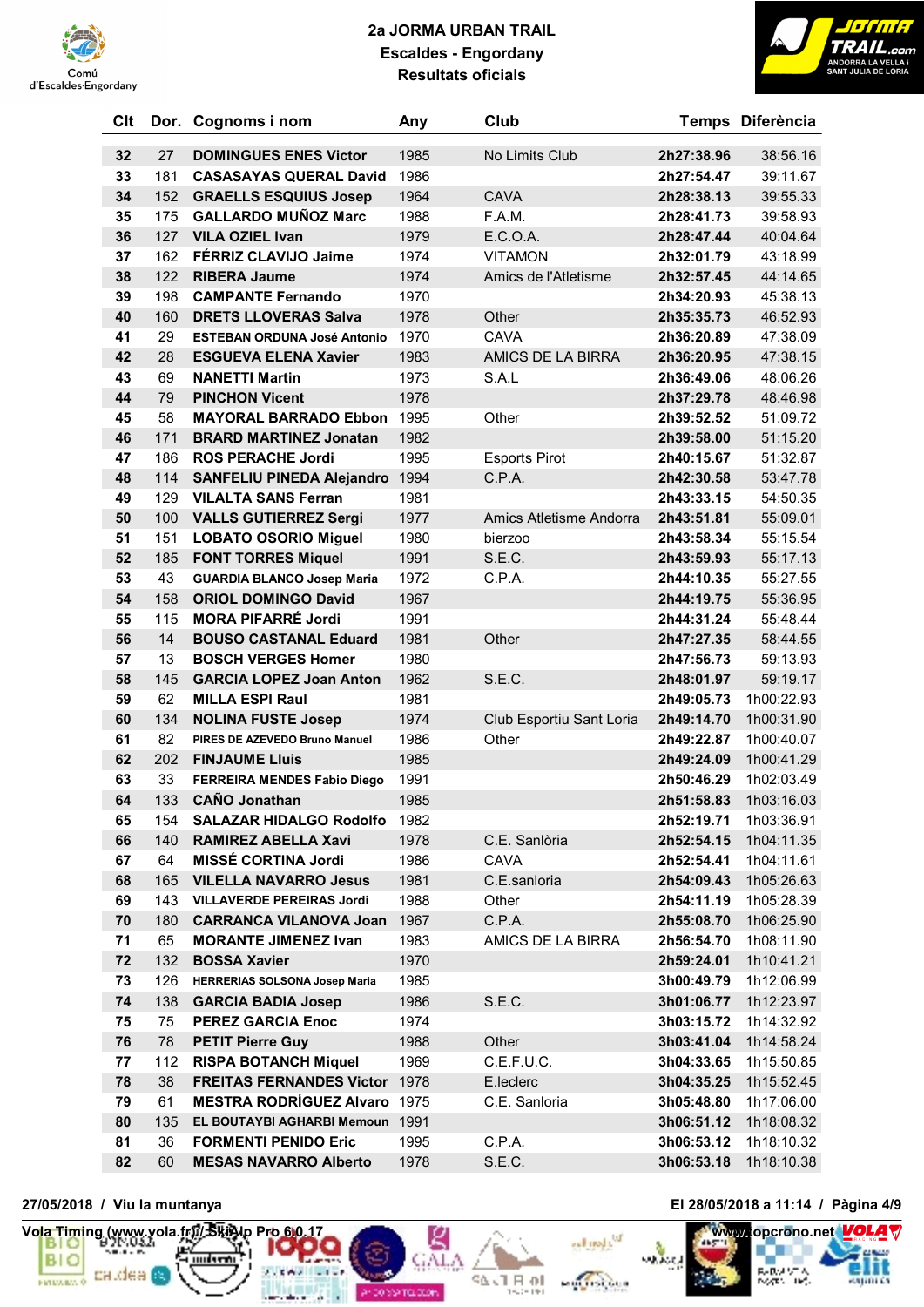



| Clt |     | Dor. Cognoms i nom                                 | Any  | Club                       |            | Temps Diferència         |
|-----|-----|----------------------------------------------------|------|----------------------------|------------|--------------------------|
| 83  | 131 | <b>CODINA Abel</b>                                 | 1983 |                            | 3h07:04.60 | 1h18:21.80               |
| 84  | 53  | <b>MARTI LARA Jose Luis</b>                        | 1972 | New Option                 | 3h08:01.37 | 1h19:18.57               |
| 85  | 157 | <b>RIERA PERAFERRER Jordi</b>                      | 1977 |                            | 3h08:05.57 | 1h19:22.77               |
| 86  | 191 | <b>FAJARDO MONTERO Xavi</b>                        | 1980 |                            | 3h08:55.95 | 1h20:13.15               |
| 87  | 149 | <b>ROIG TRAVESET Lluís</b>                         | 1968 | Atlètic Santa Fe d'Organyà | 3h11:05.31 | 1h22:22.51               |
| 88  | 199 | <b>JORDAN Ferran</b>                               | 1971 |                            | 3h11:44.84 | 1h23:02.04               |
| 89  | 172 | <b>MARTINS MACHADO Nuno Miguel</b>                 | 1981 |                            | 3h11:51.31 | 1h23:08.51               |
| 90  | 30  | <b>ESTRADA VENTURA Gerard</b>                      | 1966 | E.C.P.C.G.R.               | 3h12:06.93 | 1h23:24.13               |
| 91  | 163 | <b>DONAIRE SARRAMONA Oscar</b>                     | 1978 | No Limits                  | 3h12:54.39 | 1h24:11.59               |
| 92  | 23  | <b>DE LA FUENTE Gabriel</b>                        | 1973 | No Limits Club             | 3h12:54.45 | 1h24:11.65               |
| 93  | 192 | <b>MONCLUS David</b>                               | 1982 |                            | 3h13:35.90 | 1h24:53.10               |
| 94  | 187 | <b>PARRAMON BONET Feliu</b>                        | 1981 | U.E.U                      | 3h13:54.10 | 1h25:11.30               |
| 95  | 19  | <b>CHIVO FERNANDEZ Vidal</b>                       | 1965 |                            | 3h14:09.25 | 1h25:26.45               |
| 96  | 50  | <b>LORENTE MARTINEZ Jordi</b>                      | 1962 | C.P.A.                     | 3h15:38.14 | 1h26:55.34               |
| 97  | 200 | <b>ARCHER Jain</b>                                 | 1979 |                            | 3h18:06.27 | 1h29:23.47               |
| 98  | 113 | <b>GUTIERREZ LE SAUX Gregori</b>                   | 1971 | C.P.A.                     | 3h19:30.97 | 1h30:48.17               |
| 99  | 20  | <b>CORRETGÉ GUARDIOLA Gerard</b>                   | 1983 |                            | 3h20:31.77 | 1h31:48.97               |
| 100 | 88  | <b>PUJOL NIETO Marc</b>                            | 1977 | Other                      | 3h20:39.25 | 1h31:56.45               |
| 101 | 159 | <b>MARTINEZ Miquel</b>                             | 1976 | <b>ZENIT</b>               | 3h21:06.13 | 1h32:23.33               |
| 102 | 74  | <b>OSORIO FERNANDEZ Jorge</b>                      | 1980 |                            | 3h21:07.60 | 1h32:24.80               |
| 103 | 190 | <b>MERINO GINES Arturo</b>                         | 1981 |                            | 3h21:11.88 | 1h32:29.08               |
| 104 | 167 | <b>VAN RUYSKENSVELDE Eric</b>                      | 1982 | AIRBUS RUNNING SOCIETY     | 3h21:41.92 | 1h32:59.12               |
| 104 | 94  | <b>RONDAN Jesus</b>                                | 1944 | Amics de l'Atletisme       | 3h21:41.92 | 1h32:59.12               |
| 106 | 76  | <b>PEREZ PELAEZ Norberto</b>                       | 1978 |                            | 3h21:56.47 | 1h33:13.67               |
| 107 | 147 | <b>PAMIES Albert</b>                               | 1970 | Amics de l'Atletisme       | 3h22:38.03 | 1h33:55.23               |
| 108 | 91  | <b>REPOLLES Pepe</b>                               | 1978 |                            | 3h23:13.17 | 1h34:30.37               |
| 109 | 137 | <b>SIMON FUSTE Marc</b>                            | 1977 |                            | 3h24:24.29 | 1h35:41.49               |
| 109 | 11  | <b>BENSHLUCH Salomon</b>                           | 1980 | Other                      | 3h24:24.29 | 1h35:41.49               |
| 111 | 40  | <b>GONZALEZ ALVES Jonathan</b>                     | 1990 |                            | 3h24:53.79 | 1h36:10.99               |
| 112 | 22  | <b>CUEN LLACUNA Marc</b>                           | 1966 |                            | 3h32:48.75 | 1h44:05.95               |
| 113 | 201 | <b>CHAMARRO Alex</b>                               | 1992 |                            | 3h32:51.78 | 1h44:08.98               |
| 114 | 101 | <b>VILELLA NAVARRO Daniel</b>                      | 1977 |                            | 3h32:54.04 | 1h44:11.24               |
| 115 | 124 | <b>RIVAS PRIETO Josep</b>                          | 1978 |                            | 3h33:22.32 | 1h44:39.52               |
| 116 | 90  | <b>REOLID BALMANA Victor</b>                       | 1982 | Other                      | 3h33:22.89 | 1h44:40.09               |
| 117 | 188 | <b>VACEK Daniel</b>                                | 1986 |                            | 3h34:03.03 | 1h45:20.23               |
| 118 | 92  | <b>RIBA I CAPDEVILA Albert</b>                     | 1986 | Sicoris club               | 3h34:34.90 | 1h45:52.10               |
| 119 | 9   | <b>BAYONA DOMINGO Martí</b>                        | 1956 | S.E.C.                     | 3h35:14.77 | 1h46:31.97               |
| 120 | 37  | <b>FORNELL PRAT Rupert</b>                         | 1981 | F.A.M.                     | 3h37:31.10 | 1h48:48.30               |
| 121 | 177 | <b>FERNANDEZ MUÑOZ Daniel</b>                      | 1981 |                            | 3h44:24.56 | 1h55:41.76               |
| 122 | 193 | <b>GIL MEDINA Joaquim</b>                          | 1972 | C.P.A.                     | 3h44:48.38 | 1h56:05.58               |
| 122 | 39  | <b>GIL MEDINA David</b>                            | 1978 |                            | 3h44:48.38 | 1h56:05.58               |
| 124 | 96  | <b>RUIZ GARCIA Andreu</b>                          | 1973 |                            | 3h46:20.09 | 1h57:37.29               |
| 125 | 55  | <b>MARTÍNEZ Gérard</b>                             | 1955 | Andorra Ultra Trail        | 3h47:26.14 | 1h58:43.34               |
| 126 | 89  | <b>RAMIREZ MANCILLA Rodolfo</b>                    | 1974 |                            | 3h48:35.92 | 1h59:53.12               |
| 127 | 184 | <b>PALMITJAVILA Ramon</b>                          | 1962 |                            | 3h48:46.77 | 2h00:03.97               |
| 128 | 44  | JIMÉNEZ MORÁN Josep Xavier                         | 1968 |                            | 3h48:48.41 | 2h00:05.61               |
| 129 | 194 | <b>TORROJA FONTANET Lluis</b>                      | 1976 |                            | 3h50:26.38 | 2h01:43.58               |
| 130 | 68  | <b>MUNOZ MORENO Antoni</b>                         | 1970 | Other                      | 3h52:31.23 | 2h03:48.43               |
| 131 | 93  | <b>ROBLES Gaston</b><br><b>CALVET FERRER Jordi</b> | 1977 |                            | 3h55:12.05 | 2h06:29.25<br>2h06:40.98 |
| 132 | 17  |                                                    | 1966 | <b>CTT ENCAMP</b>          | 3h55:23.78 |                          |
| 133 | 77  | PERIAGO CUTILLER Eloy                              | 1967 | C.P.A.                     | 3h57:10.93 | 2h08:28.13               |



**27/05/2018 / Viu la muntanya El 28/05/2018 a 11:14 / Pàgina 5/9**



10 R F / 42

Anderse Telleton

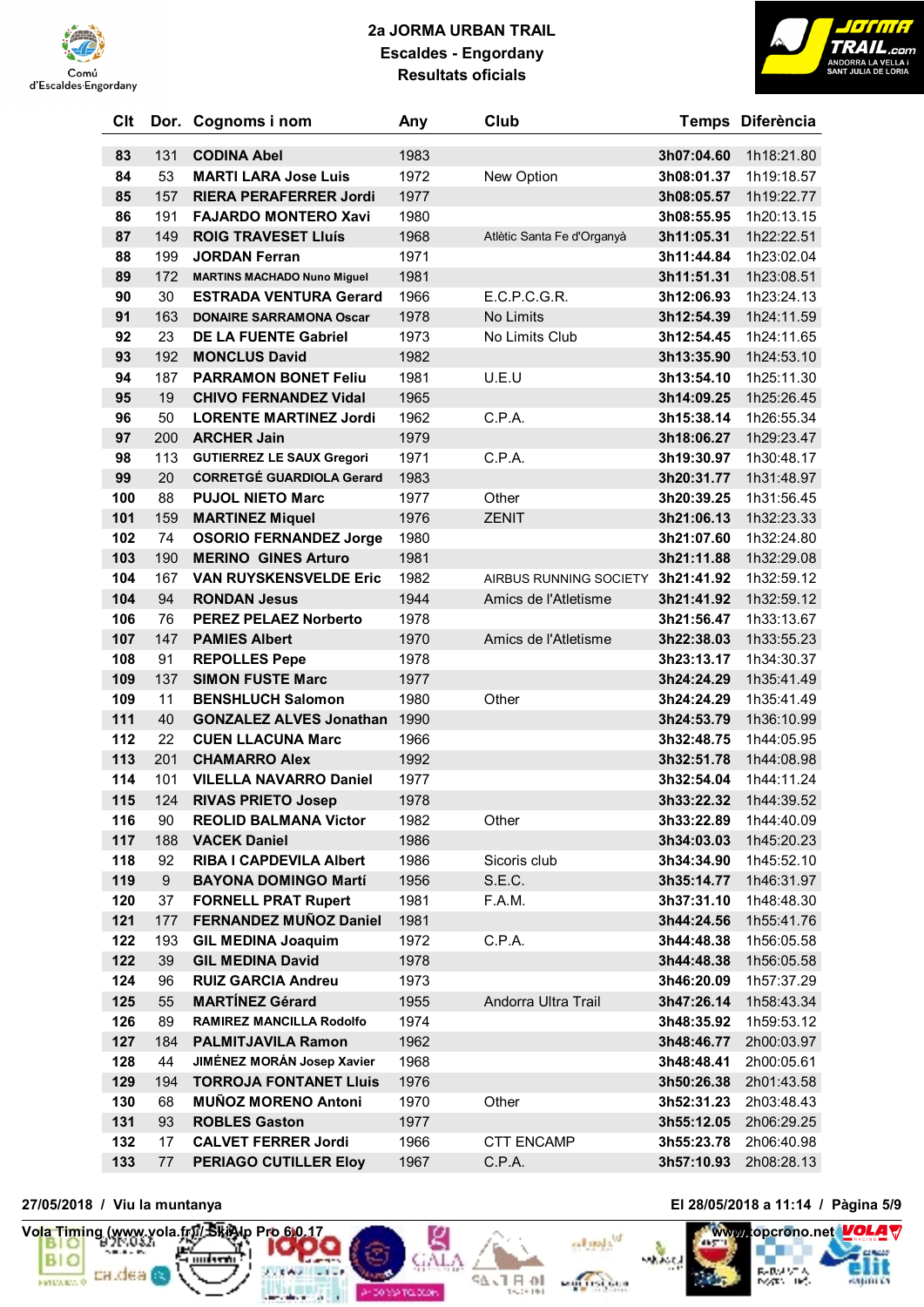



| Clt |                | Dor. Cognoms i nom                   | Any  | Club                   |            | Temps Diferència |
|-----|----------------|--------------------------------------|------|------------------------|------------|------------------|
| 134 | 97             | <b>SANCHEZ SAHAGUN Ivan</b>          | 1979 | Other                  | 4h00:04.26 | 2h11:21.46       |
| 135 | 21             | <b>CORTIZO CAMPOS Angel</b>          | 1972 | C.P.A.                 | 4h03:03.73 | 2h14:20.93       |
| 136 | $\overline{4}$ | <b>ALVAREZ FERNANDEZ Jose</b>        | 1971 | C. Sanloria            | 4h12:31.26 | 2h23:48.46       |
| 137 | 16             | <b>BROUSSET SAINT-RAYMOND Jérôme</b> | 1973 |                        | 4h13:38.14 | 2h24:55.34       |
| 138 | 45             | <b>JIMENEZ RAMIREZ Antonio</b>       | 1982 | C.E.S                  | 4h23:44.80 | 2h35:02.00       |
| 139 | 46             | <b>LIARTE FITA Alfred</b>            | 1963 | Other                  | 4h31:44.06 | 2h43:01.26       |
| 140 | 195            | <b>GUZMAN MUÑOZ Francisco</b>        | 1970 | Club de la Salud       | 4h36:14.24 | 2h47:31.44       |
|     |                |                                      |      |                        |            |                  |
| 141 | 54             | <b>MARTIN GONZALEZ Joel</b>          | 1991 |                        | 4h51:18.26 | 3h02:35.46       |
|     | Absents (10)   |                                      |      |                        |            |                  |
|     |                |                                      |      |                        |            |                  |
|     | 32             | <b>FERNANDEZ VALENCIA Ferran</b>     | 1971 | Other                  |            |                  |
|     | 34             | <b>FLAQUER Matias</b>                | 1989 | C.E.S.J.               |            |                  |
|     | 51             | <b>MALÁGA Toni</b>                   | 1964 | <b>CPA</b>             |            |                  |
|     | 63             | MISSÉ CORTINA Josep Maria 1977       |      | <b>CAVA</b>            |            |                  |
|     | 67             | <b>MUÑOZ Francisco</b>               | 1966 | Club Esportiu St Julià |            |                  |
|     | 95             | <b>ROVIRAS SAMPERE LIorenç</b>       | 1967 | C.P.A.                 |            |                  |
|     | 109            | <b>DIJKSTRA Dirk</b>                 | 1966 |                        |            |                  |
|     | 118            | <b>AUMATELL GAYA Josep</b>           | 1970 |                        |            |                  |
|     | 125            | <b>VILANOVA Andres</b>               | 1993 |                        |            |                  |
|     | 168            | <b>GIL RODRÍGUEZ Jacint</b>          | 1972 | S.E.C.                 |            |                  |
|     |                |                                      |      |                        |            |                  |
|     | Abandons (6)   |                                      |      |                        |            |                  |
|     | 15             | <b>BOVE SANS Xavi</b>                | 1965 | Other                  |            |                  |
|     | 49             | <b>LLEIXA Carlos</b>                 | 1979 |                        |            |                  |
|     | 70             | <b>NOGUE INVERNON Emili</b>          | 1958 | Other                  |            |                  |
|     | 81             | <b>PIRES AZEVEDO Duarte</b>          | 1989 | Other                  |            |                  |
|     | 99             | <b>TORNE Antoni</b>                  | 1961 | Cava                   |            |                  |

**PAJARES CASTRO Adria** 1988 C.P.A.

#### **Desqualificats (3)**

| 111 BEN AMOR SEGURA Sergi | 1973 | CrossFit Les Valls |
|---------------------------|------|--------------------|
| 164 VIGUIER Jérome        | 1972 | Airbus running     |
| 166 SANTOS SANCHEZ Carlos | 1980 | AIRBUS running     |

# **Categoria: S-VETERA F / Circuït: 21 Km**

| 1            | 155 | <b>ESPAÑOL BADA Roser</b>      | 1975 | Unio Ex Urgellenca             | 2h19:59.04 |            |
|--------------|-----|--------------------------------|------|--------------------------------|------------|------------|
| $\mathbf{2}$ | 2   | <b>PARRILLA NOVA Imma</b>      | 1977 | club triatlo serradells andorr | 2h25:02.26 | 5:03.22    |
| 3            | 146 | <b>CUREAU Carol</b>            | 1970 | S.E.C.                         | 2h44:35.83 | 24:36.79   |
| 4            | 119 | <b>ALMEIDA ARAUJO Sandra</b>   | 1971 | E.C.O.A.                       | 2h54:07.09 | 34:08.05   |
| 5            | 121 | <b>CARRILLO BARDAJI Sonia</b>  | 1975 | Amics de l'Atletisme           | 2h59:40.47 | 39:41.43   |
| 6            | 173 | <b>ACHON SOSTRES Anna</b>      | 1971 |                                | 3h00:55.34 | 40:56.30   |
| 7            | 116 | <b>MUNOZ SOLANA Montse</b>     | 1969 | C.P.A.                         | 3h08:01.52 | 48:02.48   |
| 8            | 183 | <b>GABRIEL MARTINEZ Laura</b>  | 1969 | club triatlo serradells        | 3h24:24.06 | 1h04:25.02 |
| 9            | 86  | <b>PUIGDEMASA BESOLÍ Laura</b> | 1971 | S.E.C.                         | 3h28:15.80 | 1h08:16.76 |
| 10           | 85  | <b>PUIGDEMASA BESOLI Eva</b>   | 1976 | No Limits Club                 | 3h28:15.98 | 1h08:16.94 |
| 11           | 106 | <b>JAMILOUN Hind</b>           | 1976 | No Limit                       | 4h02:02.16 | 1h42:03.12 |
| 12           | 110 | <b>MARTÍNEZ MORA Sílvia</b>    | 1974 |                                | 4h13:38.05 | 1h53:39.01 |

96.





**27/05/2018 / Viu la muntanya El 28/05/2018 a 11:14 / Pàgina 6/9**

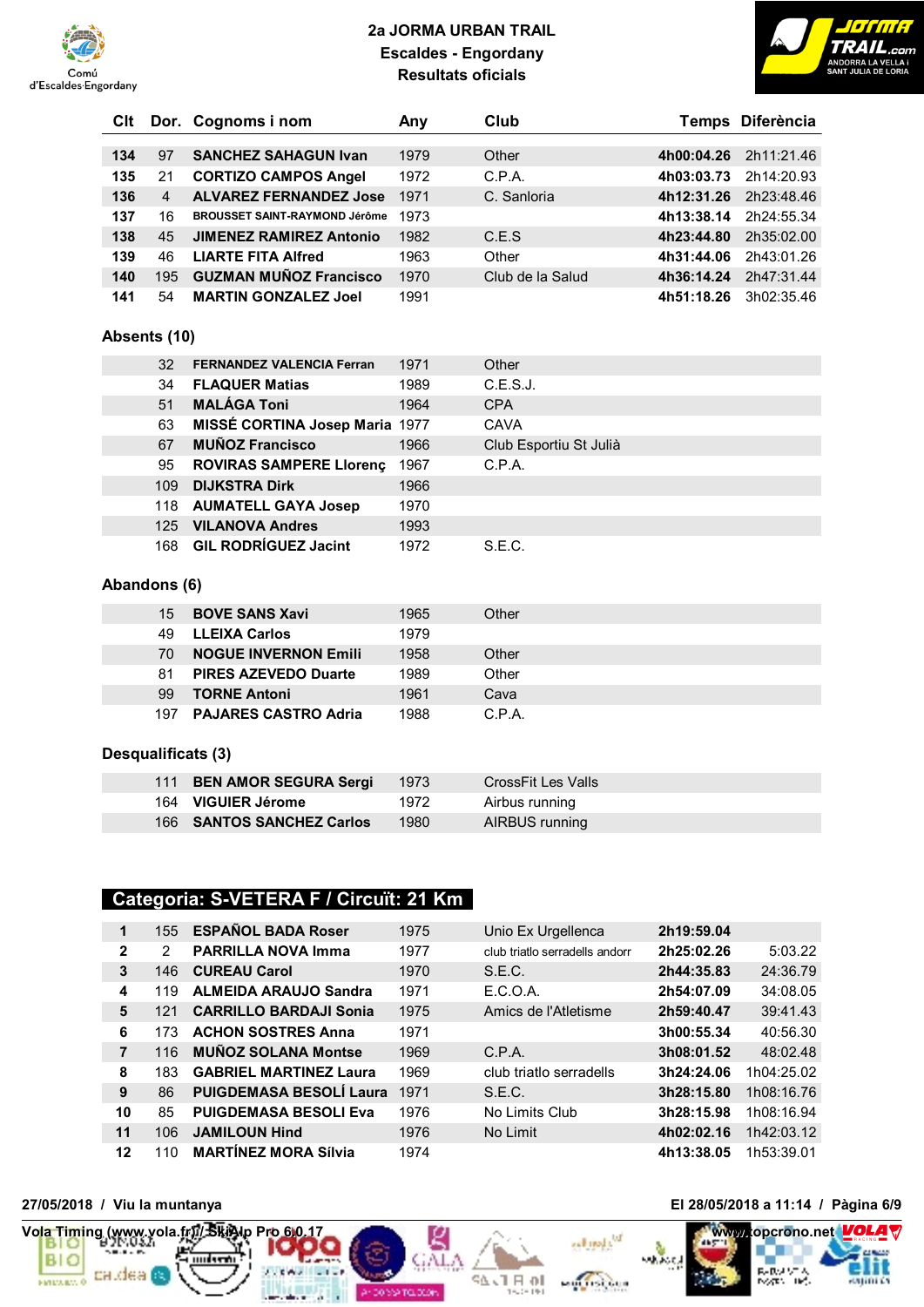



|    | Cit Dor. Cognoms i nom                 | Anv  | Club   | Temps Diferència      |
|----|----------------------------------------|------|--------|-----------------------|
| 13 | 196 PINTO Olga                         | 1973 |        | 4h36:14.51 2h16:15.47 |
| 14 | 35 <b>FOLGADO MARTINEZ Marisa</b> 1975 |      | S.E.C. | 4h51:17.54 2h31:18.50 |

**Absents (1)**

**VERGES ARMENGOL Maria Rosa** 1972

# **Categoria: S-VETERA M / Circuït: 21 Km**

| $\mathbf{1}$     | 59  | <b>MENDEZ DURAN David</b>            | 1975 | club triatlo serradells andorr | 1h56:05.79 |            |
|------------------|-----|--------------------------------------|------|--------------------------------|------------|------------|
| $\mathbf{2}$     | 182 | <b>CRISTINA RION Xavier</b>          | 1972 | E.C.P.C.G.R.                   | 2h08:38.57 | 12:32.78   |
| $\mathbf{3}$     | 170 | <b>ROYO Jordi</b>                    | 1976 | Other                          | 2h09:07.13 | 13:01.34   |
| 4                | 120 | <b>MARÍN RODRÍGUEZ Dani</b>          | 1978 | C.E. Sanloria                  | 2h15:41.04 | 19:35.25   |
| ${\bf 5}$        | 153 | <b>CORREIA JALES Pedro</b>           | 1977 | Amics de l'Atletisme           | 2h16:11.53 | 20:05.74   |
| 6                | 148 | <b>CABANES FRANCO Rossend</b>        | 1969 |                                | 2h20:48.00 | 24:42.21   |
| $\overline{7}$   | 144 | <b>PRIO Xavi</b>                     | 1978 | Amics de l'Atletisme           | 2h22:15.55 | 26:09.76   |
| 8                | 47  | <b>LIMA Antonio</b>                  | 1969 | C.E.SANLORIA                   | 2h24:58.13 | 28:52.34   |
| $\boldsymbol{9}$ | 57  | <b>MASEGOSA ZURANO Francesc</b>      | 1972 | C.P.A.                         | 2h25:25.13 | 29:19.34   |
| 10               | 162 | FÉRRIZ CLAVIJO Jaime                 | 1974 | <b>VITAMON</b>                 | 2h32:01.79 | 35:56.00   |
| 11               | 122 | <b>RIBERA Jaume</b>                  | 1974 | Amics de l'Atletisme           | 2h32:57.45 | 36:51.66   |
| 12               | 198 | <b>CAMPANTE Fernando</b>             | 1970 |                                | 2h34:20.93 | 38:15.14   |
| 13               | 160 | <b>DRETS LLOVERAS Salva</b>          | 1978 | Other                          | 2h35:35.73 | 39:29.94   |
| 14               | 29  | <b>ESTEBAN ORDUNA José Antonio</b>   | 1970 | <b>CAVA</b>                    | 2h36:20.89 | 40:15.10   |
| 15               | 69  | <b>NANETTI Martin</b>                | 1973 | S.A.L                          | 2h36:49.06 | 40:43.27   |
| 16               | 79  | <b>PINCHON Vicent</b>                | 1978 |                                | 2h37:29.78 | 41:23.99   |
| 17               | 100 | <b>VALLS GUTIERREZ Sergi</b>         | 1977 | Amics Atletisme Andorra        | 2h43:51.81 | 47:46.02   |
| 18               | 43  | <b>GUARDIA BLANCO Josep Maria</b>    | 1972 | C.P.A.                         | 2h44:10.35 | 48:04.56   |
| 19               | 134 | <b>NOLINA FUSTE Josep</b>            | 1974 | Club Esportiu Sant Loria       | 2h49:14.70 | 53:08.91   |
| 20               | 140 | <b>RAMIREZ ABELLA Xavi</b>           | 1978 | C.E. Sanlòria                  | 2h52:54.15 | 56:48.36   |
| 21               | 132 | <b>BOSSA Xavier</b>                  | 1970 |                                | 2h59:24.01 | 1h03:18.22 |
| 22               | 75  | <b>PEREZ GARCIA Enoc</b>             | 1974 |                                | 3h03:15.72 | 1h07:09.93 |
| 23               | 112 | <b>RISPA BOTANCH Miquel</b>          | 1969 | C.E.F.U.C.                     | 3h04:33.65 | 1h08:27.86 |
| 24               | 38  | <b>FREITAS FERNANDES Victor 1978</b> |      | E.leclerc                      | 3h04:35.25 | 1h08:29.46 |
| 25               | 61  | <b>MESTRA RODRÍGUEZ Alvaro 1975</b>  |      | C.E. Sanloria                  | 3h05:48.80 | 1h09:43.01 |
| 26               | 60  | <b>MESAS NAVARRO Alberto</b>         | 1978 | S.E.C.                         | 3h06:53.18 | 1h10:47.39 |
| 27               | 53  | <b>MARTI LARA Jose Luis</b>          | 1972 | New Option                     | 3h08:01.37 | 1h11:55.58 |
| 28               | 157 | <b>RIERA PERAFERRER Jordi</b>        | 1977 |                                | 3h08:05.57 | 1h11:59.78 |
| 29               | 199 | <b>JORDAN Ferran</b>                 | 1971 |                                | 3h11:44.84 | 1h15:39.05 |
| 30               | 163 | <b>DONAIRE SARRAMONA Oscar</b>       | 1978 | No Limits                      | 3h12:54.39 | 1h16:48.60 |
| 31               | 23  | <b>DE LA FUENTE Gabriel</b>          | 1973 | No Limits Club                 | 3h12:54.45 | 1h16:48.66 |
| 32               | 113 | <b>GUTIERREZ LE SAUX Gregori</b>     | 1971 | C.P.A.                         | 3h19:30.97 | 1h23:25.18 |
| 33               | 88  | <b>PUJOL NIETO Marc</b>              | 1977 | Other                          | 3h20:39.25 | 1h24:33.46 |
| 34               | 159 | <b>MARTINEZ Miquel</b>               | 1976 | <b>ZENIT</b>                   | 3h21:06.13 | 1h25:00.34 |
| 35               | 76  | <b>PEREZ PELAEZ Norberto</b>         | 1978 |                                | 3h21:56.47 | 1h25:50.68 |
| 36               | 147 | <b>PAMIES Albert</b>                 | 1970 | Amics de l'Atletisme           | 3h22:38.03 | 1h26:32.24 |
| 37               | 91  | <b>REPOLLES Pepe</b>                 | 1978 |                                | 3h23:13.17 | 1h27:07.38 |
| 38               | 137 | <b>SIMON FUSTE Marc</b>              | 1977 |                                | 3h24:24.29 | 1h28:18.50 |
| 39               | 101 | <b>VILELLA NAVARRO Daniel</b>        | 1977 |                                | 3h32:54.04 | 1h36:48.25 |
| 40               | 124 | <b>RIVAS PRIETO Josep</b>            | 1978 |                                | 3h33:22.32 | 1h37:16.53 |
| 41               | 193 | <b>GIL MEDINA Joaquim</b>            | 1972 | C.P.A.                         | 3h44:48.38 | 1h48:42.59 |

56 J F of

An DO YOUTCLOCK



## **27/05/2018 / Viu la muntanya El 28/05/2018 a 11:14 / Pàgina 7/9**

equator

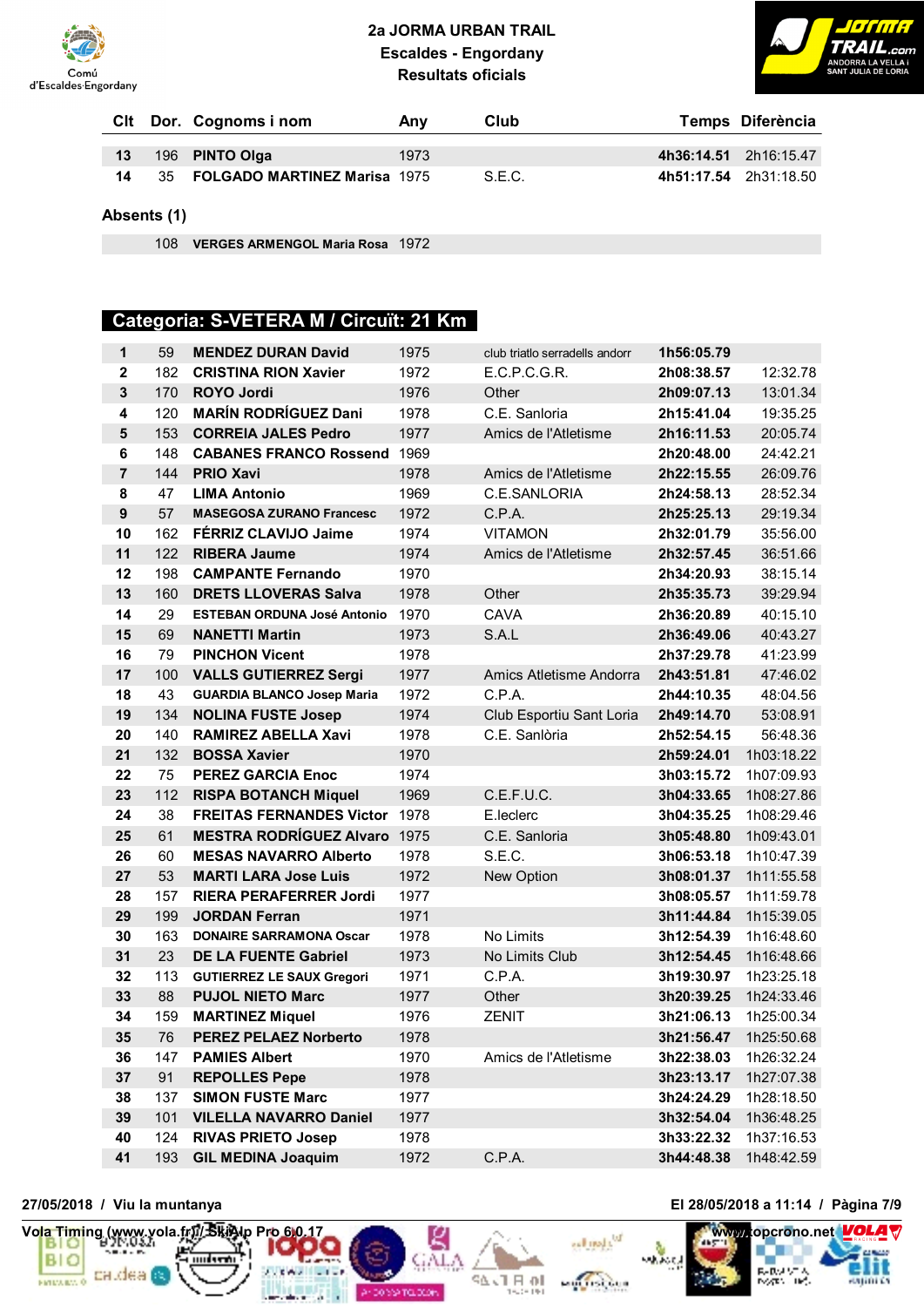



|                    |                                      | Any                                    |                                               |            | Temps Diferència                         |  |
|--------------------|--------------------------------------|----------------------------------------|-----------------------------------------------|------------|------------------------------------------|--|
|                    |                                      |                                        |                                               |            |                                          |  |
|                    |                                      |                                        |                                               |            | 1h48:42.59                               |  |
| 96                 | <b>RUIZ GARCIA Andreu</b>            | 1973                                   |                                               | 3h46:20.09 | 1h50:14.30                               |  |
| 89                 | <b>RAMIREZ MANCILLA Rodolfo</b>      | 1974                                   |                                               | 3h48:35.92 | 1h52:30.13                               |  |
| 194                | <b>TORROJA FONTANET Lluis</b>        | 1976                                   |                                               | 3h50:26.38 | 1h54:20.59                               |  |
| 68                 | <b>MUÑOZ MORENO Antoni</b>           | 1970                                   | Other                                         | 3h52:31.23 | 1h56:25.44                               |  |
| 93                 | <b>ROBLES Gaston</b>                 | 1977                                   |                                               | 3h55:12.05 | 1h59:06.26                               |  |
| 21                 | <b>CORTIZO CAMPOS Angel</b>          | 1972                                   | C.P.A.                                        | 4h03:03.73 | 2h06:57.94                               |  |
| 4                  | <b>ALVAREZ FERNANDEZ Jose</b>        | 1971                                   | C. Sanloria                                   | 4h12:31.26 | 2h16:25.47                               |  |
| 16                 | <b>BROUSSET SAINT-RAYMOND Jérôme</b> | 1973                                   |                                               | 4h13:38.14 | 2h17:32.35                               |  |
| 195                | <b>GUZMAN MUÑOZ Francisco</b>        | 1970                                   | Club de la Salud                              | 4h36:14.24 | 2h40:08.45                               |  |
|                    |                                      |                                        |                                               |            |                                          |  |
|                    |                                      |                                        |                                               |            |                                          |  |
| 32                 | <b>FERNANDEZ VALENCIA Ferran</b>     | 1971                                   | Other                                         |            |                                          |  |
| 63                 |                                      |                                        | CAVA                                          |            |                                          |  |
| 118                | <b>AUMATELL GAYA Josep</b>           | 1970                                   |                                               |            |                                          |  |
| 168                | <b>GIL RODRÍGUEZ Jacint</b>          | 1972                                   | S.E.C.                                        |            |                                          |  |
|                    |                                      |                                        |                                               |            |                                          |  |
| Desqualificats (2) |                                      |                                        |                                               |            |                                          |  |
|                    |                                      |                                        |                                               |            |                                          |  |
|                    | 39                                   | <b>GIL MEDINA David</b><br>Absents (4) | 1978<br><b>MISSÉ CORTINA Josep Maria 1977</b> |            | Club<br>Dor. Cognoms i nom<br>3h44:48.38 |  |

# **Categoria: S-MASTER F / Circuït: 21 Km**

**VIGUIER Jérome** 1972 Airbus running

| 178. | <b>FERNANDEZ CACHAFEIRO Maria Isabel</b> | 1955 | C.P.A. | 3h24:22.69            |         |
|------|------------------------------------------|------|--------|-----------------------|---------|
|      | 104 ZAMORA SANCHEZ Vicky                 | 1961 | Other  | 4h13:44.16            | 49.2147 |
|      | 12 BLÜCHER ALTONA Ann                    | 1962 | C.P.A. | 4h35:18.70 1h10:56.01 |         |
| 83.  | <b>PRIETO MAURI Maria Teresa</b> 1957    |      | Other  | 4h39:58.82 1h15:36.13 |         |

#### **Categoria: S-MASTER M / Circuït: 21 Km**

| 1            | 152 | <b>GRAELLS ESQUIUS Josep</b>   | 1964 | <b>CAVA</b>                | 2h28:38.13 |            |
|--------------|-----|--------------------------------|------|----------------------------|------------|------------|
| $\mathbf{2}$ | 158 | <b>ORIOL DOMINGO David</b>     | 1967 |                            | 2h44:19.75 | 15:41.62   |
| 3            | 145 | <b>GARCIA LOPEZ Joan Anton</b> | 1962 | S.E.C.                     | 2h48:01.97 | 19:23.84   |
| 4            | 180 | <b>CARRANCA VILANOVA Joan</b>  | 1967 | C.P.A.                     | 2h55:08.70 | 26:30.57   |
| 5            | 149 | <b>ROIG TRAVESET Lluís</b>     | 1968 | Atlètic Santa Fe d'Organyà | 3h11:05.31 | 42:27.18   |
| 6            | 30  | <b>ESTRADA VENTURA Gerard</b>  | 1966 | E.C.P.C.G.R.               | 3h12:06.93 | 43:28.80   |
| 7            | 19  | <b>CHIVO FERNANDEZ Vidal</b>   | 1965 |                            | 3h14:09.25 | 45:31.12   |
| 8            | 50  | <b>LORENTE MARTINEZ Jordi</b>  | 1962 | C.P.A.                     | 3h15:38.14 | 47:00.01   |
| 9            | 94  | <b>RONDAN Jesus</b>            | 1944 | Amics de l'Atletisme       | 3h21:41.92 | 53:03.79   |
| 10           | 22  | <b>CUEN LLACUNA Marc</b>       | 1966 |                            | 3h32:48.75 | 1h04:10.62 |
| 11           | 9   | <b>BAYONA DOMINGO Martí</b>    | 1956 | S.E.C.                     | 3h35:14.77 | 1h06:36.64 |
| 12           | 55  | <b>MARTINEZ Gérard</b>         | 1955 | Andorra Ultra Trail        | 3h47:26.14 | 1h18:48.01 |
| 13           | 184 | <b>PALMITJAVILA Ramon</b>      | 1962 |                            | 3h48:46.77 | 1h20:08.64 |
| 14           | 44  | JIMÉNEZ MORÁN Josep Xavier     | 1968 |                            | 3h48:48.41 | 1h20:10.28 |
| 15           | 17  | <b>CALVET FERRER Jordi</b>     | 1966 | <b>CTT ENCAMP</b>          | 3h55:23.78 | 1h26:45.65 |
| 16           | 77  | <b>PERIAGO CUTILLER Eloy</b>   | 1967 | C.P.A.                     | 3h57:10.93 | 1h28:32.80 |
| 17           | 46  | <b>LIARTE FITA Alfred</b>      | 1963 | Other                      | 4h31:44.06 | 2h03:05.93 |